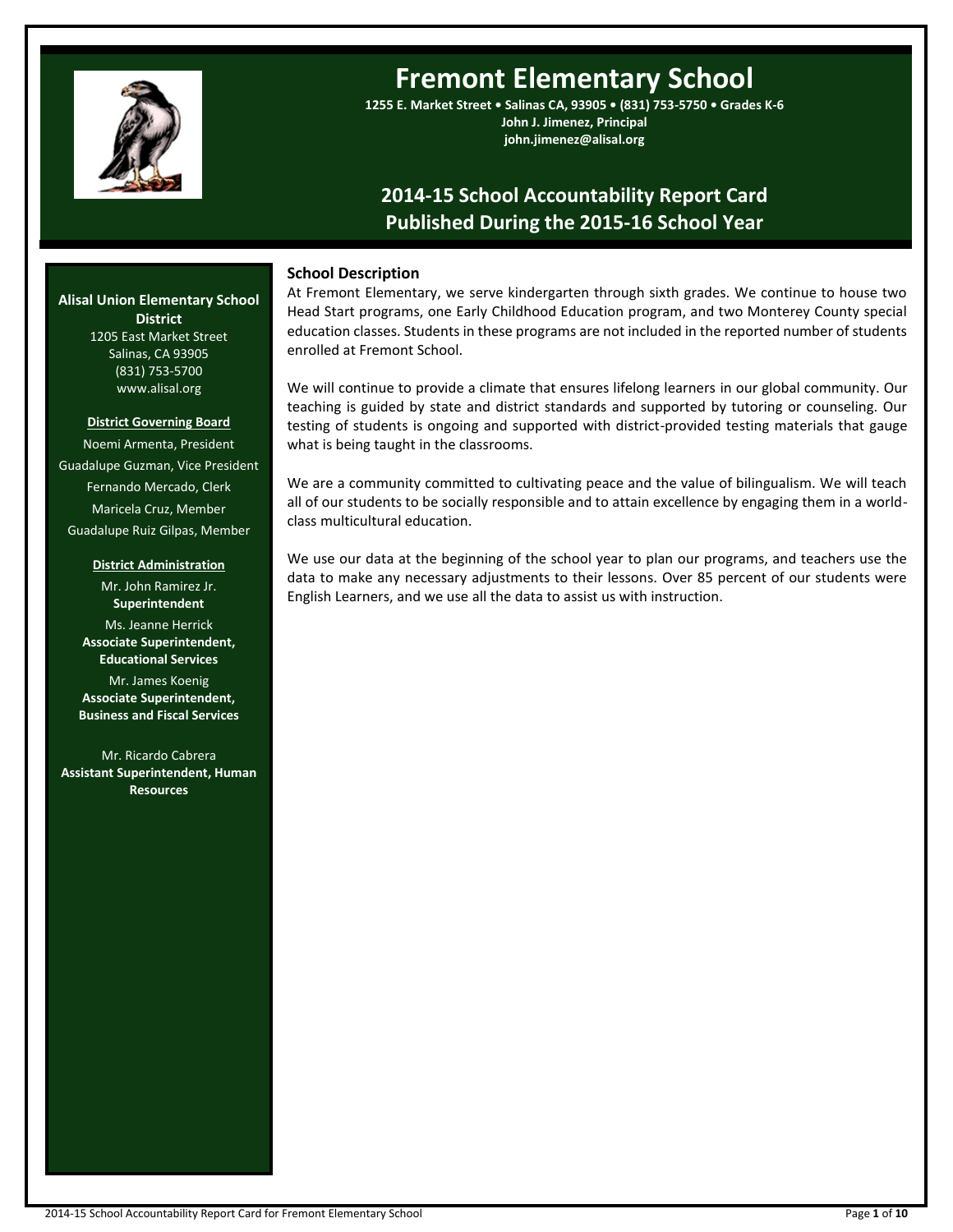## **About the SARC**

By February 1 of each year, every school in California is required by state law to publish a School Accountability Report Card (SARC). The SARC contains information about the condition and performance of each California public school. Under the Local Control Funding Formula (LCFF) all local educational agencies (LEAs) are required to prepare a Local Control Accountability Plan (LCAP), which describes how they intend to meet annual school-specific goals for all pupils, with specific activities to address state and local priorities. Additionally, data reported in an LCAP is to be consistent with data reported in the SARC.

- For more information about SARC requirements, see the California Department of Education (CDE) SARC Web page at http://www.cde.ca.gov/ta/ac/sa/.
- For more information about the LCFF or LCAP, see the CDE LCFF Web page at http://www.cde.ca.gov/fg/aa/lc/.
- For additional information about the school, parents/guardians and community members should contact the school at (831) 753-5750 or the district office.

| 2014-15 Student Enrollment by Grade Level |                           |  |  |  |
|-------------------------------------------|---------------------------|--|--|--|
| <b>Grade Level</b>                        | <b>Number of Students</b> |  |  |  |
| Kindergarten                              | 142                       |  |  |  |
| Grade 1                                   | 132                       |  |  |  |
| Grade 2                                   | 116                       |  |  |  |
| Grade 3                                   | 129                       |  |  |  |
| Grade 4                                   | 129                       |  |  |  |
| Grade 5                                   | 115                       |  |  |  |
| Grade 6                                   | 117                       |  |  |  |
| <b>Total Enrollment</b>                   | 880                       |  |  |  |

| 2014-15 Student Enrollment by Group    |                                    |  |  |  |  |
|----------------------------------------|------------------------------------|--|--|--|--|
| Group                                  | <b>Percent of Total Enrollment</b> |  |  |  |  |
| Asian                                  | 0.1                                |  |  |  |  |
| <b>Hispanic or Latino</b>              | 87.7                               |  |  |  |  |
| White                                  | 0.2                                |  |  |  |  |
| <b>Two or More Races</b>               | 0.1                                |  |  |  |  |
| <b>Socioeconomically Disadvantaged</b> | 92.2                               |  |  |  |  |
| <b>English Learners</b>                | 82                                 |  |  |  |  |
| <b>Students with Disabilities</b>      | 3.5                                |  |  |  |  |

## **A. Conditions of Learning**

#### **State Priority: Basic**

The SARC provides the following information relevant to the Basic State Priority (Priority 1):

- Degree to which teachers are appropriately assigned and fully credentialed in the subject area and for the pupils they are teaching;
- Pupils have access to standards-aligned instructional materials; and
- School facilities are maintained in good repair.

| <b>Teacher Credentials</b>                         |           |           |           |  |  |  |  |  |
|----------------------------------------------------|-----------|-----------|-----------|--|--|--|--|--|
| <b>Fremont Elementary School</b>                   | $13 - 14$ | $14 - 15$ | $15 - 16$ |  |  |  |  |  |
| <b>With Full Credential</b>                        | 24 out    | 33        | 34        |  |  |  |  |  |
| <b>Without Full Credential</b>                     | O         | 0         | 3         |  |  |  |  |  |
| <b>Teaching Outside Subject Area of Competence</b> | 0         | 0         | O         |  |  |  |  |  |
| <b>Alisal Union Elementary School District</b>     | $13 - 14$ | 14-15     | 15-16     |  |  |  |  |  |
| <b>With Full Credential</b>                        |           |           | 328       |  |  |  |  |  |
| Without Full Credential                            |           |           | 44        |  |  |  |  |  |
| Teaching Outside Subject Area of Competence        |           |           | O         |  |  |  |  |  |

| <b>Teacher Misassignments and Vacant Teacher Positions at this School</b> |  |  |  |  |  |  |  |  |  |
|---------------------------------------------------------------------------|--|--|--|--|--|--|--|--|--|
| <b>Fremont Elementary School</b><br>$13 - 14$<br>14-15<br>15-16           |  |  |  |  |  |  |  |  |  |
| Teachers of English Learners                                              |  |  |  |  |  |  |  |  |  |
| <b>Total Teacher Misassignments</b>                                       |  |  |  |  |  |  |  |  |  |
| <b>Vacant Teacher Positions</b>                                           |  |  |  |  |  |  |  |  |  |

\* "Misassignments" refers to the number of positions filled by teachers who lack legal authorization to teach that grade level, subject area, student group, etc. Total Teacher Misassignments includes the number of Misassignments of Teachers of English Learners.

## **Core Academic Classes Taught by Highly Qualified Teachers**

| 2014-15 Percent of Classes In Core Academic Subjects<br><b>Core Academic Classes Taught by Highly Qualified Teachers</b>                       |       |     |  |  |  |  |  |
|------------------------------------------------------------------------------------------------------------------------------------------------|-------|-----|--|--|--|--|--|
| <b>Taught by Highly</b><br><b>Not Taught by Highly</b><br><b>Location of Classes</b><br><b>Qualified Teachers</b><br><b>Qualified Teachers</b> |       |     |  |  |  |  |  |
| This School                                                                                                                                    | 100.0 | 0.0 |  |  |  |  |  |
| <b>Districtwide</b>                                                                                                                            |       |     |  |  |  |  |  |
| All Schools<br>100.0<br>0.0                                                                                                                    |       |     |  |  |  |  |  |
| <b>High-Poverty Schools</b><br>100.0<br>0.0                                                                                                    |       |     |  |  |  |  |  |
| <b>Low-Poverty Schools</b>                                                                                                                     | 0.0   | 0.O |  |  |  |  |  |

High-poverty schools are defined as those schools with student eligibility of approximately 40 percent or more in the free and reduced price meals program. Low-poverty schools are those with student eligibility of approximately 39 percent or less in the free and reduced price meals program.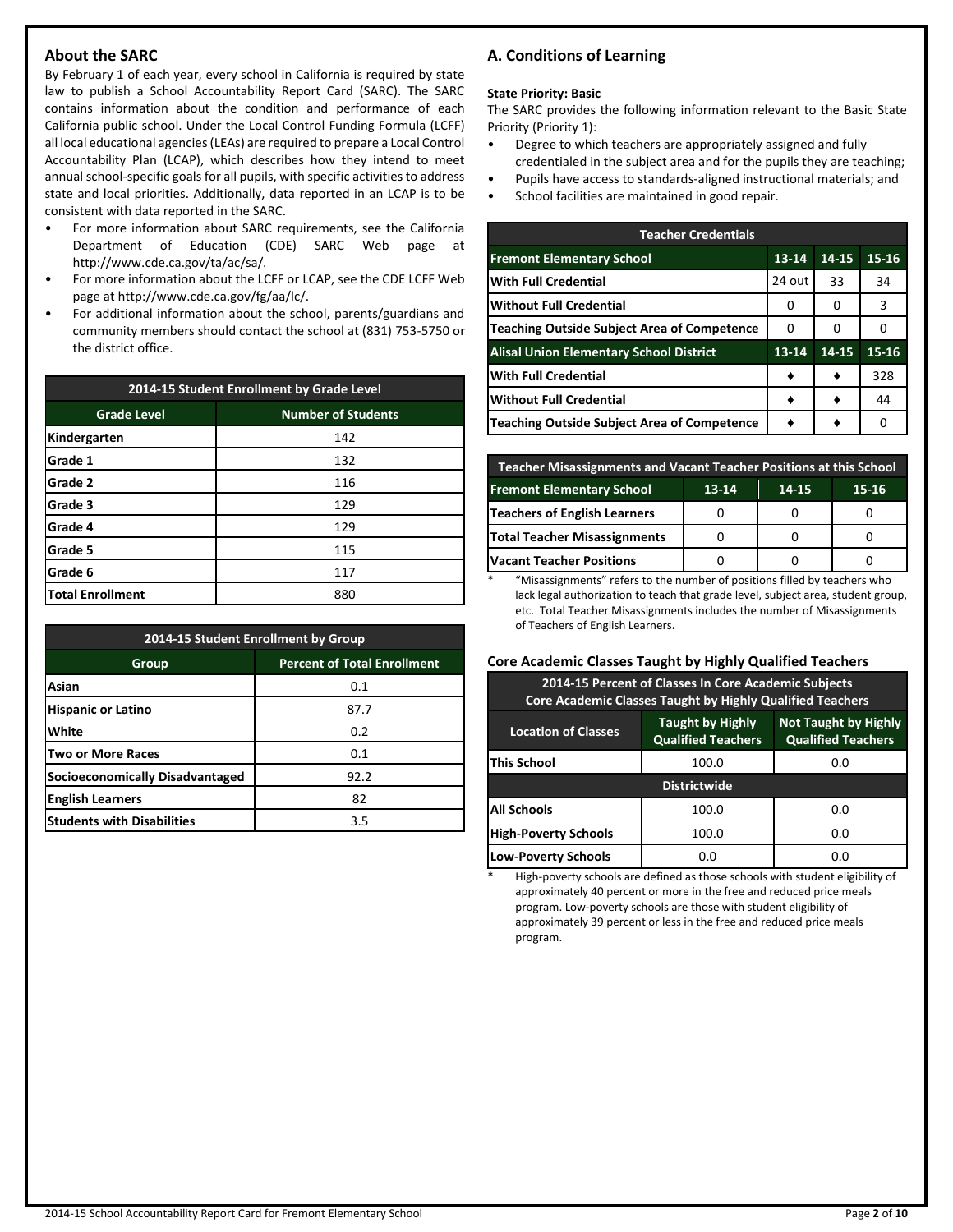## **Quality, Currency, Availability of Textbooks and Instructional Materials (School Year 2015-16)**

In order to support classroom professionals in teaching the Language Arts and Math Common Core State Standards, Engage NY curriculum, in both content areas was recommended and adopted as district curriculum. Both Engage NY Language Arts and Math were piloted and feedback from teachers attested to the ability of these common core resources to meet the requirements of the new common core state standards (CCSS).

In Language Arts:

K-1-2 continued to use Treasures to teach Foundational Skills and use the Engage NY Listening and Learning Domains to address the remaining standards. 3-6 used Engage NY solely to teach all Language Arts standards.

Because Engage NY is not yet available in Spanish, Bilingual Transference classrooms continued to use Tesoros and adapted it as needed to meet the common core state standards.

In Math:

At K-6, teachers used both the adopted Everyday Math curriculum and Engage NY Math, selecting one as their primary resource and the other as a secondary resource.

Bilingual Transference classrooms were able to use the Engage NY Math because student materials became available.

|                               | <b>Textbooks and Instructional Materials</b><br>Year and month in which data were collected: 2014                 |                    |  |  |  |  |  |
|-------------------------------|-------------------------------------------------------------------------------------------------------------------|--------------------|--|--|--|--|--|
| <b>Core Curriculum Area</b>   | <b>Textbooks and Instructional Materials/Year of Adoption</b>                                                     |                    |  |  |  |  |  |
| <b>Reading/Language Arts</b>  | Engage New York Language Arts-Adopted 2014<br>McMillan / McGraw-Hill, Treasures-Adopted 2010                      |                    |  |  |  |  |  |
|                               | The textbooks listed are from most recent adoption:<br>Percent of students lacking their own assigned textbook: 0 | Yes                |  |  |  |  |  |
| <b>Mathematics</b>            | Engage New York Math-Adopted 2014<br>McMillan / McGraw-Hill,<br>Every Day Math-Adopted 2012                       |                    |  |  |  |  |  |
|                               | The textbooks listed are from most recent adoption:<br>Percent of students lacking their own assigned textbook:   | Yes<br>$\mathbf 0$ |  |  |  |  |  |
| Science                       | Delta Foss- (Kinder-5th grades) - Adopted 2007<br>McGraw-Hill- (6th grade) - Adopted 2006                         |                    |  |  |  |  |  |
|                               | The textbooks listed are from most recent adoption:                                                               | Yes                |  |  |  |  |  |
|                               | Percent of students lacking their own assigned textbook:                                                          | $\mathbf 0$        |  |  |  |  |  |
| <b>History-Social Science</b> | McGraw-Hill, Vistas-Adopted 2006                                                                                  |                    |  |  |  |  |  |
|                               | The textbooks listed are from most recent adoption:                                                               | <b>Yes</b>         |  |  |  |  |  |
|                               | Percent of students lacking their own assigned textbook:                                                          | $\Omega$           |  |  |  |  |  |

#### **School Facility Conditions and Planned Improvements (Most Recent Year)**

Our school has 30 classrooms, a multipurpose room, and a library. The main campus was built in 1941. Additions were constructed in 1948, 1951, and 1993.

We have one day custodian and two custodians that come in the afternoon. All classrooms and rest rooms are cleaned daily. The day custodian picks up litter and performs everyday duties. The afternoon custodians and the day custodian work closely to maintain a safe and clean campus. Grounds and maintenance personnel visit each site monthly.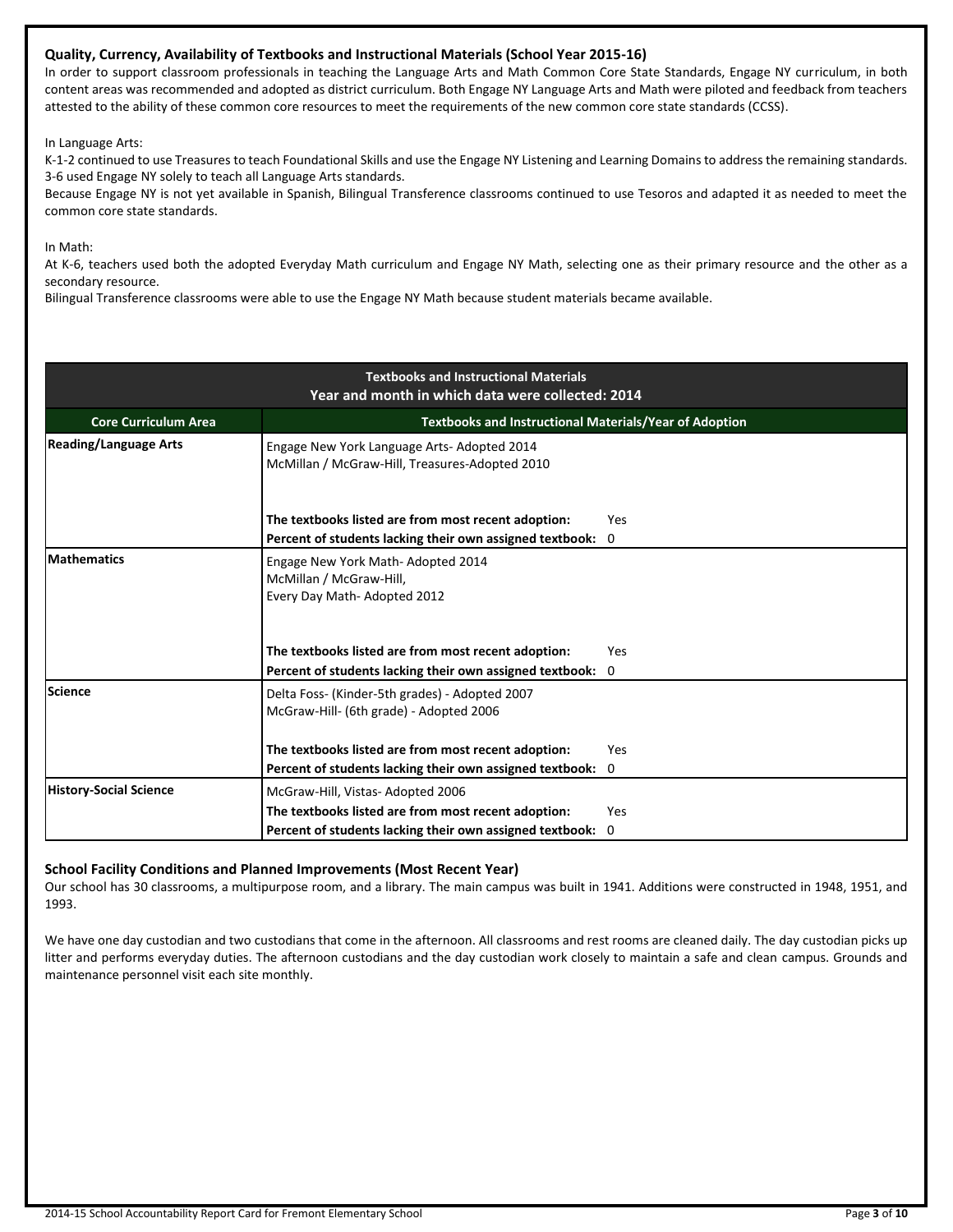| <b>School Facility Good Repair Status (Most Recent Year)</b><br>Year and month in which data were collected: August, 2015 |                       |      |                      |      |                                |  |  |
|---------------------------------------------------------------------------------------------------------------------------|-----------------------|------|----------------------|------|--------------------------------|--|--|
| <b>System Inspected</b>                                                                                                   |                       |      | <b>Repair Status</b> |      | <b>Repair Needed and</b>       |  |  |
|                                                                                                                           | Good                  |      | Fair                 | Poor | <b>Action Taken or Planned</b> |  |  |
| Systems:<br>Gas Leaks, Mechanical/HVAC, Sewer                                                                             | x                     |      |                      |      |                                |  |  |
| Interior:<br><b>Interior Surfaces</b>                                                                                     | X                     |      |                      |      |                                |  |  |
| <b>Cleanliness:</b><br>Overall Cleanliness, Pest/ Vermin Infestation                                                      | X                     |      |                      |      |                                |  |  |
| <b>Electrical:</b><br>Electrical                                                                                          | X                     |      |                      |      |                                |  |  |
| <b>Restrooms/Fountains:</b><br>Restrooms, Sinks/ Fountains                                                                | x                     |      |                      |      |                                |  |  |
| Safety:<br>Fire Safety, Hazardous Materials                                                                               | X                     |      |                      |      |                                |  |  |
| Structural:<br>Structural Damage, Roofs                                                                                   | X                     |      |                      |      |                                |  |  |
| External:<br>Playground/School Grounds, Windows/Doors/Gates/Fences                                                        | X                     |      |                      |      |                                |  |  |
| <b>Overall Rating</b>                                                                                                     | <b>Exemplary</b><br>X | Good | Fair                 | Poor |                                |  |  |

## **B. Pupil Outcomes**

#### **State Priority: Pupil Achievement**

The SARC provides the following information relevant to the State priority: Pupil Achievement (Priority 4):

- Statewide assessments (i.e., California Assessment of Student Performance and Progress [CAASPP], Science California Standards Tests); and
- The percentage of pupils who have successfully completed courses that satisfy the requirements for entrance to the University of California and the California State University, or career technical education sequences or programs of study

#### **2014-15 CAASPP Results for All Students**

| <b>Subject</b> | Percent of Students Meeting or Exceeding the State Standards |                 |              |
|----------------|--------------------------------------------------------------|-----------------|--------------|
|                | School                                                       | <b>District</b> | <b>State</b> |
| 'ELA           | 16                                                           | 20              | 44           |
| Math           |                                                              | 13              | २२           |

\* Percentages are not calculated when the number of students tested is ten or less, either because the number of students in this category is too small for statistical accuracy or to protect student privacy.

|                                                                                                     | <b>CAASPP Results for All Students - Three-Year Comparison</b> |                                                  |  |  |                                                       |  |  |    |    |  |
|-----------------------------------------------------------------------------------------------------|----------------------------------------------------------------|--------------------------------------------------|--|--|-------------------------------------------------------|--|--|----|----|--|
| Percent of Students Scoring at Proficient or Advanced<br>(meeting or exceeding the state standards) |                                                                |                                                  |  |  |                                                       |  |  |    |    |  |
| <b>Subject</b>                                                                                      |                                                                | <b>District</b><br><b>School</b><br><b>State</b> |  |  |                                                       |  |  |    |    |  |
|                                                                                                     |                                                                |                                                  |  |  | 12-13 13-14 14-15 12-13 13-14 14-15 12-13 13-14 14-15 |  |  |    |    |  |
| <b>Science</b>                                                                                      |                                                                |                                                  |  |  | 27   31   32   33   32   31   59                      |  |  | 60 | 56 |  |

\* Results are for grades 5, 8, and 10. Scores are not shown when the number of students tested is ten or less, either because the number of students in this category is too small for statistical accuracy or to protect student privacy.

| Grade | 2014-15 Percent of Students Meeting Fitness Standards |          |        |  |  |  |
|-------|-------------------------------------------------------|----------|--------|--|--|--|
| Level | 4 of 6                                                | $5$ of 6 | 6 of 6 |  |  |  |
|       | 27.20                                                 | 14.90    | 14.90  |  |  |  |
| . .   | .                                                     |          |        |  |  |  |

Percentages are not calculated when the number of students tested is ten or less, either because the number of students in this category is too small for statistical accuracy or to protect student privacy.

|                                                                | 2014-15 CAASPP Results by Student Group                                |
|----------------------------------------------------------------|------------------------------------------------------------------------|
| Group                                                          | <b>Percent of Students Scoring at</b><br><b>Proficient or Advanced</b> |
|                                                                | Science (grades 5, 8, and 10)                                          |
| All Students in the LEA                                        | 31                                                                     |
| All Student at the School                                      | 32                                                                     |
| Male                                                           | 39                                                                     |
| Female                                                         | 24                                                                     |
| <b>Hispanic or Latino</b>                                      | 32                                                                     |
| White                                                          |                                                                        |
| Socioeconomically Disadvantaged                                |                                                                        |
| <b>English Learners</b>                                        | 16                                                                     |
| <b>Students with Disabilities</b>                              | 30                                                                     |
| <b>Students Receiving Migrant</b><br><b>Education Services</b> |                                                                        |
| <b>Foster Youth</b>                                            |                                                                        |

Scores are not shown when the number of students tested is ten or less, either because the number of students in this category is too small for statistical accuracy or to protect student privacy.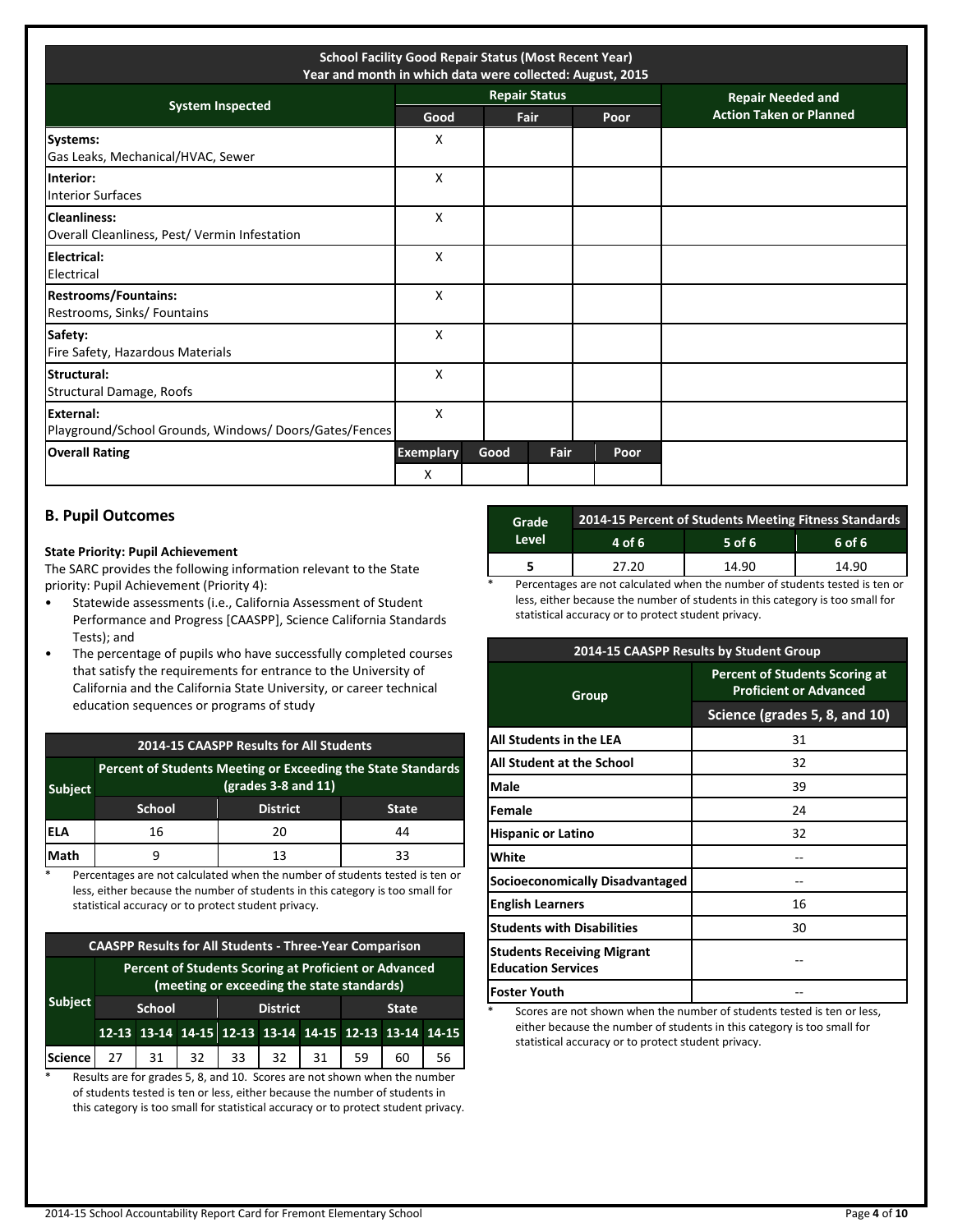| School Year 2014-15 CAASPP Assessment Results - English Language Arts (ELA)<br>Disaggregated by Student Groups, Grades Three through Eight and Eleven |       |                           |                  |               |                                   |                                      |                          |                                    |
|-------------------------------------------------------------------------------------------------------------------------------------------------------|-------|---------------------------|------------------|---------------|-----------------------------------|--------------------------------------|--------------------------|------------------------------------|
|                                                                                                                                                       |       | <b>Number of Students</b> |                  |               | <b>Percent of Students</b>        |                                      |                          |                                    |
| <b>Student Group</b>                                                                                                                                  | Grade | <b>Enrolled</b>           | <b>Tested</b>    | <b>Tested</b> | <b>Standard</b><br><b>Not Met</b> | <b>Standard</b><br><b>Nearly Met</b> | <b>Standard</b><br>Met   | <b>Standard</b><br><b>Exceeded</b> |
| <b>All Students</b>                                                                                                                                   | 3     | 130                       | 129              | 99.2          | 71                                | 19                                   | 8                        | $\overline{2}$                     |
|                                                                                                                                                       | 4     | 131                       | 129              | 98.5          | 70                                | 20                                   | 8                        | $\overline{2}$                     |
|                                                                                                                                                       | 5     | 117                       | 115              | 98.3          | 61                                | 17                                   | 20                       | 3                                  |
|                                                                                                                                                       | 6     | 119                       | 117              | 98.3          | 47                                | 31                                   | 19                       | 3                                  |
| Male                                                                                                                                                  | 3     |                           | 69               | 53.1          | 77                                | 17                                   | 3                        | 3                                  |
|                                                                                                                                                       | 4     |                           | 68               | 51.9          | 78                                | 15                                   | $\overline{7}$           | 0                                  |
|                                                                                                                                                       | 5     |                           | 59               | 50.4          | 66                                | 12                                   | 22                       | 0                                  |
|                                                                                                                                                       | 6     |                           | 67               | 56.3          | 54                                | 31                                   | 12                       | 3                                  |
| Female                                                                                                                                                | 3     |                           | 60               | 46.2          | 63                                | 22                                   | 13                       | $\overline{2}$                     |
|                                                                                                                                                       | 4     |                           | 61               | 46.6          | 61                                | 26                                   | 8                        | 5                                  |
|                                                                                                                                                       | 5     |                           | 56               | 47.9          | 55                                | 21                                   | 18                       | 5                                  |
|                                                                                                                                                       | 6     |                           | 50               | 42.0          | 38                                | 30                                   | 28                       | 4                                  |
| <b>Filipino</b>                                                                                                                                       | 6     |                           | $\mathbf{1}$     | $0.8\,$       | $\overline{\phantom{a}}$          | $\sim$                               | $\overline{\phantom{a}}$ | $\overline{\phantom{a}}$           |
| <b>Hispanic or Latino</b>                                                                                                                             | 3     |                           | 125              | 96.2          | 71                                | 18                                   | 8                        | $\overline{2}$                     |
|                                                                                                                                                       | 4     |                           | 126              | 96.2          | 70                                | 20                                   | 8                        | $\overline{2}$                     |
|                                                                                                                                                       | 5     |                           | 113              | 96.6          | 62                                | 16                                   | 19                       | 3                                  |
|                                                                                                                                                       | 6     |                           | 113              | 95.0          | 46                                | 31                                   | 19                       | 4                                  |
| White                                                                                                                                                 | 5     |                           | $\mathbf{1}$     | 0.9           | $\overline{\phantom{a}}$          | $\overline{\phantom{a}}$             | $\overline{\phantom{a}}$ | $\overline{\phantom{a}}$           |
| <b>Socioeconomically Disadvantaged</b>                                                                                                                | 3     |                           | 124              | 95.4          | 70                                | 20                                   | 8                        | $\overline{2}$                     |
|                                                                                                                                                       | 4     |                           | 121              | 92.4          | 70                                | 20                                   | $\overline{7}$           | $\overline{2}$                     |
|                                                                                                                                                       | 5     |                           | 108              | 92.3          | 63                                | $16\,$                               | 19                       | 3                                  |
|                                                                                                                                                       | 6     |                           | 107              | 89.9          | 46                                | 32                                   | $19\,$                   | 4                                  |
| <b>English Learners</b>                                                                                                                               | 3     |                           | 112              | 86.2          | 76                                | $20\,$                               | $\overline{4}$           | $\mathsf{O}\xspace$                |
|                                                                                                                                                       | 4     |                           | 84               | 64.1          | 87                                | $10\,$                               | 4                        | 0                                  |
|                                                                                                                                                       | 5     |                           | 54               | 46.2          | 93                                | 6                                    | $\overline{2}$           | $\mathbf 0$                        |
|                                                                                                                                                       | 6     |                           | 48               | 40.3          | 88                                | 13                                   | 0                        | $\mathbf 0$                        |
| <b>Students with Disabilities</b>                                                                                                                     | 3     |                           | $\overline{7}$   | 5.4           | $\overline{a}$                    |                                      |                          | --                                 |
|                                                                                                                                                       | 4     |                           | 4                | 3.1           |                                   |                                      |                          |                                    |
|                                                                                                                                                       | 5     |                           | 5                | 4.3           |                                   |                                      |                          |                                    |
|                                                                                                                                                       | 6     |                           | 5                | 4.2           |                                   |                                      |                          |                                    |
| <b>Students Receiving Migrant Education</b><br><b>Services</b>                                                                                        | 3     |                           | $\boldsymbol{9}$ | 6.9           | $\mathcal{L}_{\mathcal{F}}$       | $\overline{\phantom{a}}$             |                          | $\overline{\phantom{a}}$           |
|                                                                                                                                                       | 4     |                           | 14               | 10.7          | 86                                | 14                                   | $\mathbf{0}$             | 0                                  |
|                                                                                                                                                       | 5     |                           | $\,6\,$          | 5.1           | --                                |                                      |                          | $-$                                |
|                                                                                                                                                       | 6     |                           | 5                | 4.2           |                                   |                                      |                          |                                    |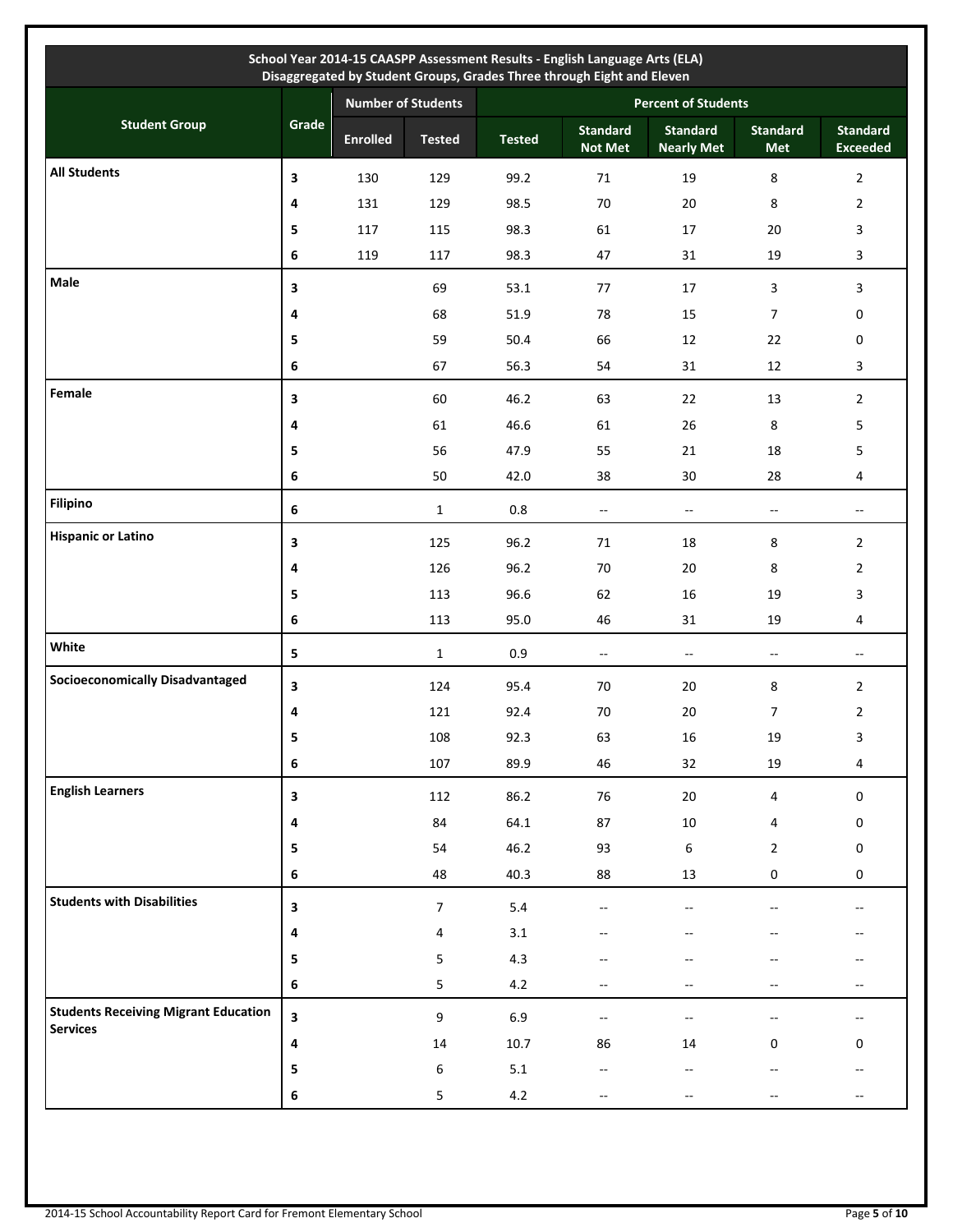| School Year 2014-15 CAASPP Assessment Results - English Language Arts (ELA)<br>Disaggregated by Student Groups, Grades Three through Eight and Eleven |       |                 |                           |                            |                                   |                                      |                        |                                    |
|-------------------------------------------------------------------------------------------------------------------------------------------------------|-------|-----------------|---------------------------|----------------------------|-----------------------------------|--------------------------------------|------------------------|------------------------------------|
|                                                                                                                                                       |       |                 | <b>Number of Students</b> | <b>Percent of Students</b> |                                   |                                      |                        |                                    |
| <b>Student Group</b>                                                                                                                                  | Grade | <b>Enrolled</b> | <b>Tested</b>             | <b>Tested</b>              | <b>Standard</b><br><b>Not Met</b> | <b>Standard</b><br><b>Nearly Met</b> | <b>Standard</b><br>Met | <b>Standard</b><br><b>Exceeded</b> |
| <b>Foster Youth</b>                                                                                                                                   | 3     |                 | --                        |                            |                                   |                                      |                        | --                                 |
|                                                                                                                                                       | 4     |                 |                           |                            |                                   |                                      |                        | --                                 |
|                                                                                                                                                       | 5     |                 | --                        | --                         | --                                |                                      |                        | $-$                                |
|                                                                                                                                                       | 6     |                 | --                        |                            | --                                |                                      |                        | --                                 |

Double dashes (--) appear in the table when the number of students is ten or less, either because the number of students in this category is too small for statistical accuracy or to protect student privacy. The number of students tested includes students that did not receive a score; however, the number of students tested is not the number that was used to calculate the achievement level percentages. The achievement level percentages are calculated using students with scores.

| School Year 2014-15 CAASPP Assessment Results - Mathematics<br>Disaggregated by Student Groups, Grades Three through Eight and Eleven |         |                 |                           |                            |                                   |                                      |                               |                                    |  |  |
|---------------------------------------------------------------------------------------------------------------------------------------|---------|-----------------|---------------------------|----------------------------|-----------------------------------|--------------------------------------|-------------------------------|------------------------------------|--|--|
|                                                                                                                                       |         |                 | <b>Number of Students</b> | <b>Percent of Students</b> |                                   |                                      |                               |                                    |  |  |
| <b>Student Group</b>                                                                                                                  | Grade   | <b>Enrolled</b> | <b>Tested</b>             | <b>Tested</b>              | <b>Standard</b><br><b>Not Met</b> | <b>Standard</b><br><b>Nearly Met</b> | <b>Standard</b><br><b>Met</b> | <b>Standard</b><br><b>Exceeded</b> |  |  |
| <b>All Students</b>                                                                                                                   | 3       | 130             | 129                       | 99.2                       | 53                                | 35                                   | 10                            | $\overline{2}$                     |  |  |
|                                                                                                                                       | 4       | 131             | 129                       | 98.5                       | 60                                | 37                                   | 3                             | 0                                  |  |  |
|                                                                                                                                       | 5       | 117             | 114                       | 97.4                       | 68                                | 21                                   | 11                            | 0                                  |  |  |
|                                                                                                                                       | 6       | 119             | 117                       | 98.3                       | 59                                | 28                                   | 10                            | 3                                  |  |  |
| Male                                                                                                                                  | 3       |                 | 69                        | 53.1                       | 57                                | 33                                   | $\overline{7}$                | 3                                  |  |  |
|                                                                                                                                       | 4       |                 | 68                        | 51.9                       | 59                                | 38                                   | 3                             | 0                                  |  |  |
|                                                                                                                                       | 5       |                 | 58                        | 49.6                       | 67                                | 24                                   | 9                             | 0                                  |  |  |
|                                                                                                                                       | 6       |                 | 67                        | 56.3                       | 67                                | 27                                   | 3                             | 3                                  |  |  |
| Female                                                                                                                                | 3       |                 | 60                        | 46.2                       | 50                                | 37                                   | 13                            | 0                                  |  |  |
|                                                                                                                                       | 4       |                 | 61                        | 46.6                       | 61                                | 36                                   | 3                             | 0                                  |  |  |
|                                                                                                                                       | 5       |                 | 56                        | 47.9                       | 70                                | 18                                   | 13                            | 0                                  |  |  |
|                                                                                                                                       | 6       |                 | 50                        | 42.0                       | 48                                | 30                                   | 20                            | $\overline{2}$                     |  |  |
| <b>Filipino</b>                                                                                                                       | $\bf 6$ |                 | $\mathbf{1}$              | $0.8\,$                    | Ξ.                                | $\overline{\phantom{a}}$             | $\overline{\phantom{a}}$      | $-$                                |  |  |
| <b>Hispanic or Latino</b>                                                                                                             | 3       |                 | 125                       | 96.2                       | 54                                | 34                                   | 10                            | $\overline{2}$                     |  |  |
|                                                                                                                                       | 4       |                 | 126                       | 96.2                       | 60                                | 37                                   | 3                             | 0                                  |  |  |
|                                                                                                                                       | 5       |                 | 112                       | 95.7                       | 68                                | 21                                   | 11                            | 0                                  |  |  |
|                                                                                                                                       | 6       |                 | 113                       | 95.0                       | 58                                | 28                                   | 11                            | 3                                  |  |  |
| White                                                                                                                                 | 5       |                 | $\mathbf{1}$              | 0.9                        | $\overline{\phantom{a}}$          | $\overline{\phantom{a}}$             | $\overline{\phantom{a}}$      | $\overline{\phantom{a}}$           |  |  |
| <b>Socioeconomically Disadvantaged</b>                                                                                                | 3       |                 | 124                       | 95.4                       | 53                                | 35                                   | 10                            | $\overline{2}$                     |  |  |
|                                                                                                                                       | 4       |                 | 121                       | 92.4                       | 61                                | 36                                   | 3                             | 0                                  |  |  |
|                                                                                                                                       |         |                 | 107                       | 91.5                       | $71\,$                            | 19                                   | 10                            | 0                                  |  |  |
|                                                                                                                                       | 6       |                 | 107                       | 89.9                       | 58                                | 29                                   | 10                            | 3                                  |  |  |
| <b>English Learners</b>                                                                                                               | 3       |                 | 112                       | 86.2                       | 58                                | 35                                   | $\overline{7}$                | $\pmb{0}$                          |  |  |
|                                                                                                                                       | 4       |                 | 84                        | 64.1                       | 79                                | $20\,$                               | $\mathbf 1$                   | 0                                  |  |  |
|                                                                                                                                       | 5       |                 | 54                        | 46.2                       | 94                                | $\boldsymbol{6}$                     | $\pmb{0}$                     | 0                                  |  |  |
|                                                                                                                                       | 6       |                 | 48                        | 40.3                       | 92                                | 8                                    | $\pmb{0}$                     | 0                                  |  |  |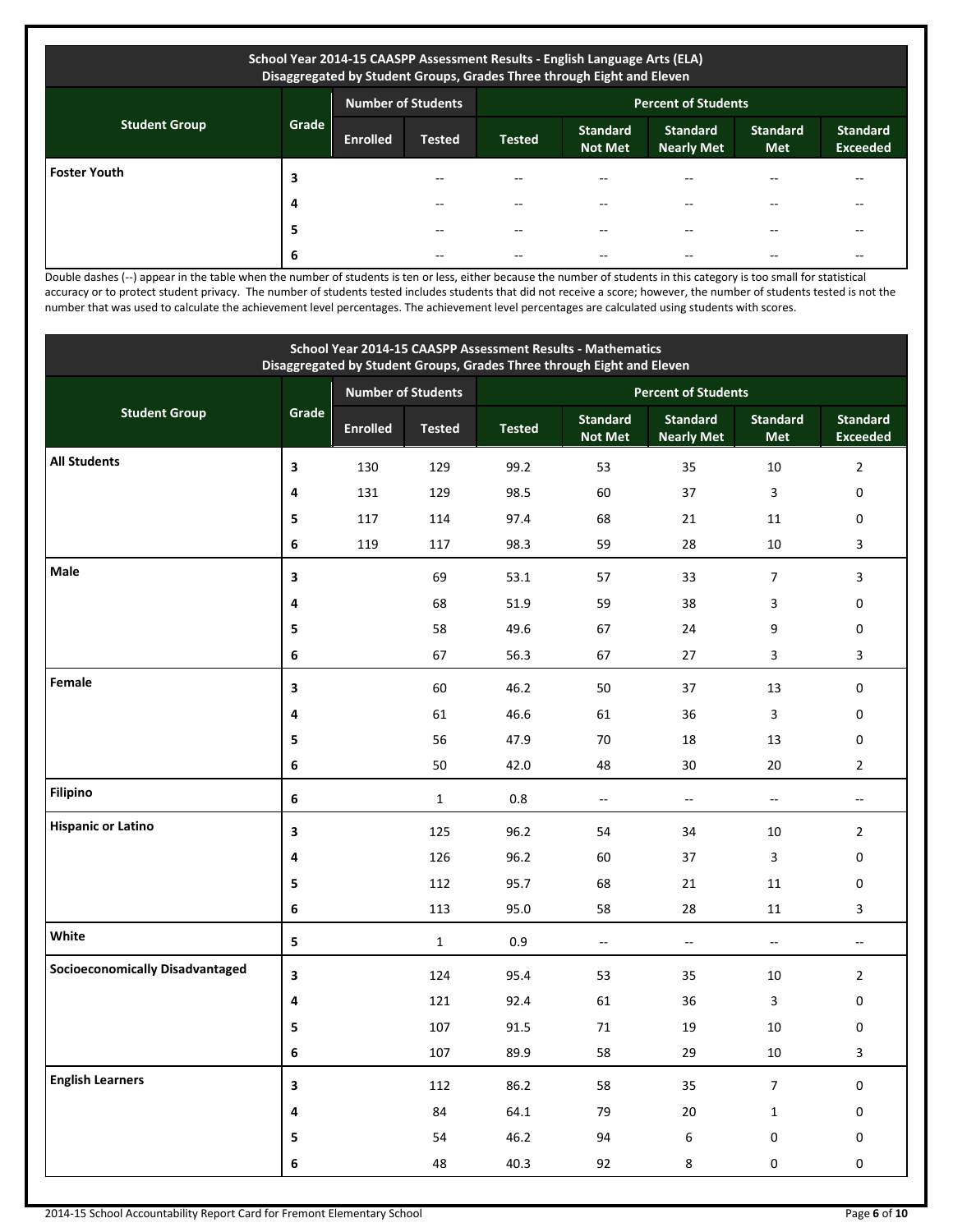| School Year 2014-15 CAASPP Assessment Results - Mathematics<br>Disaggregated by Student Groups, Grades Three through Eight and Eleven |       |                 |                           |                            |                                   |                                      |                               |                                    |
|---------------------------------------------------------------------------------------------------------------------------------------|-------|-----------------|---------------------------|----------------------------|-----------------------------------|--------------------------------------|-------------------------------|------------------------------------|
|                                                                                                                                       |       |                 | <b>Number of Students</b> | <b>Percent of Students</b> |                                   |                                      |                               |                                    |
| <b>Student Group</b>                                                                                                                  | Grade | <b>Enrolled</b> | <b>Tested</b>             | <b>Tested</b>              | <b>Standard</b><br><b>Not Met</b> | <b>Standard</b><br><b>Nearly Met</b> | <b>Standard</b><br><b>Met</b> | <b>Standard</b><br><b>Exceeded</b> |
| <b>Students with Disabilities</b>                                                                                                     | 3     |                 | 7                         | 5.4                        | $\overline{\phantom{a}}$          | --                                   | $- -$                         | $-$                                |
|                                                                                                                                       | 4     |                 | 4                         | 3.1                        | --                                | $- -$                                | $-$                           | --                                 |
|                                                                                                                                       | 5     |                 | 4                         | 3.4                        | $-$                               | $\sim$ $\sim$                        | $- -$                         |                                    |
|                                                                                                                                       | 6     |                 | 5                         | 4.2                        | $-$                               | $- -$                                | $-$                           | $-$                                |
| <b>Students Receiving Migrant Education</b><br><b>Services</b>                                                                        | 3     |                 | 9                         | 6.9                        | --                                |                                      | --                            | $-$                                |
|                                                                                                                                       | 4     |                 | 14                        | 10.7                       | 57                                | 43                                   | 0                             | 0                                  |
|                                                                                                                                       | 5     |                 | 6                         | 5.1                        | --                                |                                      | --                            |                                    |
|                                                                                                                                       | 6     |                 | 5                         | 4.2                        | $-$                               |                                      | --                            |                                    |
| <b>Foster Youth</b>                                                                                                                   | 3     |                 | $-$                       | $- -$                      | $-$                               |                                      | --                            | $-$                                |
|                                                                                                                                       | 4     |                 |                           | $- -$                      |                                   |                                      |                               |                                    |
|                                                                                                                                       | 5     |                 |                           | --                         | $-$                               |                                      | --                            |                                    |
|                                                                                                                                       | 6     |                 |                           | --                         | --                                |                                      | --                            |                                    |

Double dashes (--) appear in the table when the number of students is ten or less, either because the number of students in this category is too small for statistical accuracy or to protect student privacy. The number of students tested includes students that did not receive a score; however, the number of students tested is not the number that was used to calculate the achievement level percentages. The achievement level percentages are calculated using students with scores.

## **C. Engagement**

#### **State Priority: Parental Involvement**

The SARC provides the following information relevant to the Parental Involvement State Priority (Priority 3):

• Efforts the school district makes to seek parent input in making decisions for the school district and each schoolsite.

#### **Opportunities for Parental Involvement**

Parents are instrumental, encouraged, and visible at School Site Council (SSC) meetings, parent-teacher conferences, Back-to-School Night, Open House, field trips, trimester assemblies, parent trainings, individual classroom assistance, and schoolwide events. We welcome all parents and encourage our parents and family members to visit or volunteer in the classrooms. We send out all parent notices, newsletters, and menus in English and Spanish. We provide babysitting when we have evening parent meetings. An outreach consultant provides resources to our parents and students and monthly Koffee Klatch meetings for parents.

We encourage parents to be involved in their children's education to the greatest extent possible. Parents can join our SchoolSite Council (SSC), Parent & Teacher Organization (PTO), or English Language Advisory Committee (ELAC). In addition to attending Back- to-School Night and Open House, parents also volunteer in classrooms, chaperone field trips, support school fund-raisers, and come to parent-teacher conferences in both the Fall and Spring. We also have several fun events thoughout the school year which include movie nights, and PBIS school-wide events. We reach out to support and communicate with parents in all segments of our community. Our parents provide vital support to our students and staff, together we can. For parent involvement opportunities, please contact Mr. John Jimenez, Principal at (831) 753-5750.

#### **State Priority: School Climate**

The SARC provides the following information relevant to the School Climate State Priority (Priority 6):

• Pupil suspension rates, pupil expulsion rates; and other local measures on the sense of safety.

## **School Safety Plan**

Staff and child supervisors monitor the school grounds before and after school, at recesses, and at lunchtime. Teachers regularly review the rules for safe, responsible behavior. We require that all visitors enter the school through the main office door, where they sign in and receive a visitor's badge.

We revise our School Safety Plan annually; it was last revised on August, 2015. The plan includes procedures for emergencies, exit routes, and location of emergency shut-off stations. We make the plan available in the school office and share it with all staff during our first staff meeting of the school year. We have monthly fire and earthquake drills and an annual emergency disaster drill. The school site's safety plan is reviewed annually by staff and School Site Council. Staff is informed of the contents of the plan, where plan is located, and how plan can be used. School Site Council members are also informed of the mandated contents and procedures. School Site Council has the opportunity to provide input and feedback. The School Site Council approves plan by the end of February and then the plan is submitted to Monterey County Office of Education by March 1st.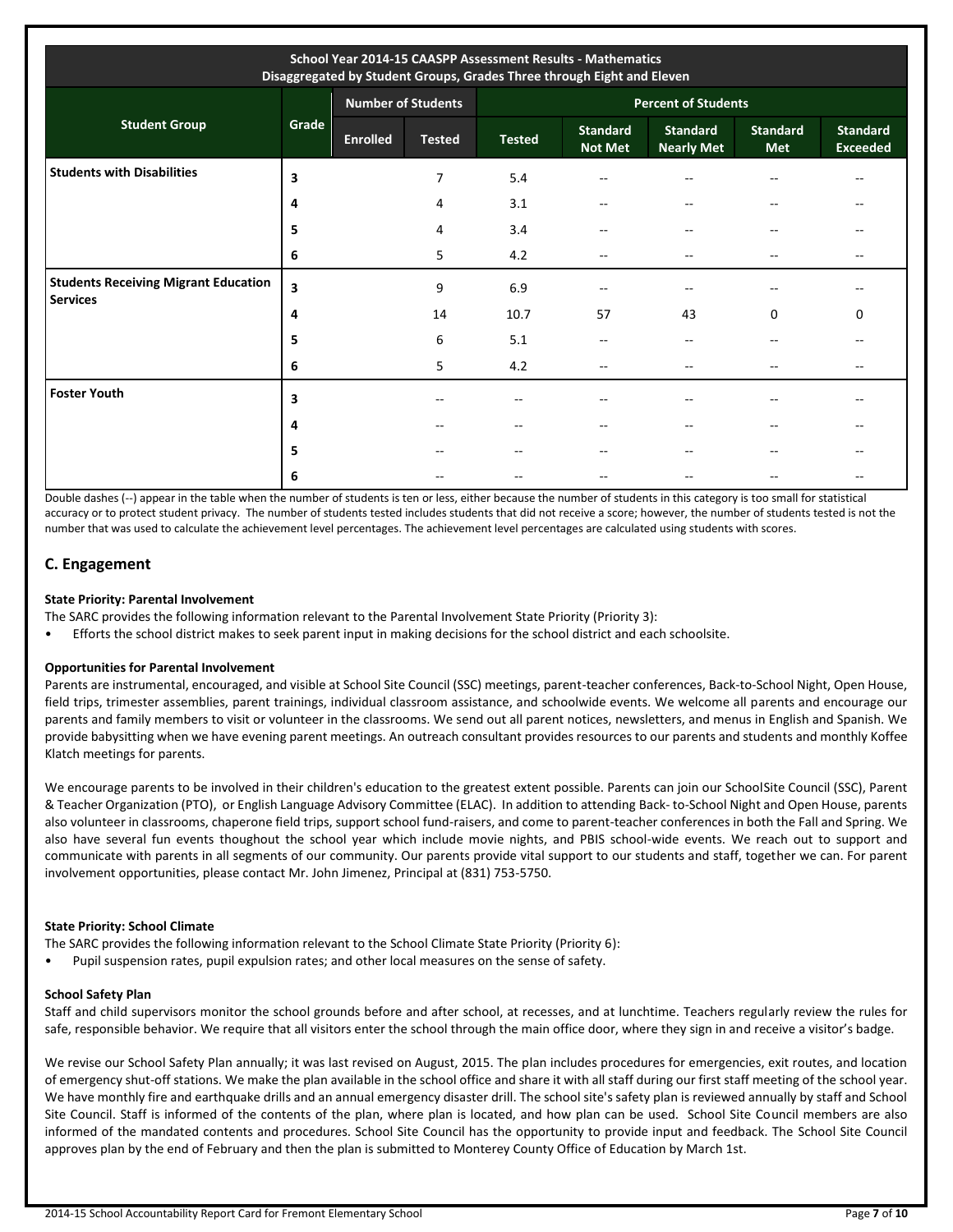Fremont has implemented Positive Behavior Interventions and Supports (PBIS), which is a proactive approach to establishing the behavioral supports and social culture needed for all students in the school to achieve social, emotional, academic success. In particular, Fremont has school-wide expectations for all students that are visible in most school areas (e.g., classrooms, cafeteria, library, computer lab, office, hallways, etc.). Other critical elements of PBIS include, but are not limited to: establishing a team/collaboration, faculty buy-in, establishing data-based decision-making system, modifying discipline referral process, forms, and definitions, establishing expectations and rules, developing lessons plans and teaching the expected behaviors, creating a reward system, refining consequences, monitoring, evaluating and modifying as needed.

| <b>Suspensions and Expulsions</b> |         |         |         |  |  |  |  |
|-----------------------------------|---------|---------|---------|--|--|--|--|
| <b>School</b>                     | 2012-13 | 2013-14 | 2014-15 |  |  |  |  |
| <b>Suspensions Rate</b>           | 3.13    | 1.69    | 0.00    |  |  |  |  |
| <b>Expulsions Rate</b>            | 0.00    | 0.00    | 0.00    |  |  |  |  |
| <b>District</b>                   | 2012-13 | 2013-14 | 2014-15 |  |  |  |  |
| <b>Suspensions Rate</b>           | 2.05    | 1.92    | 1.10    |  |  |  |  |
| <b>Expulsions Rate</b>            | 0.00    | 0.00    | 0.00    |  |  |  |  |
| <b>State</b>                      | 2012-13 | 2013-14 | 2014-15 |  |  |  |  |
| <b>Suspensions Rate</b>           | 5.07    | 4.36    | 3.80    |  |  |  |  |
| <b>Expulsions Rate</b>            | 0.13    | 0.10    | 0.09    |  |  |  |  |

## **D. Other SARC Information**

The information in this section is required to be in the SARC but is not included in the state priorities for LCFF.

| 2014-15 Adequate Yearly Progress Overall and by Criteria |                    |                 |              |  |  |  |  |
|----------------------------------------------------------|--------------------|-----------------|--------------|--|--|--|--|
| <b>AYP Criteria</b>                                      | <b>School</b>      | <b>District</b> | <b>State</b> |  |  |  |  |
| <b>English Language Arts</b>                             |                    |                 |              |  |  |  |  |
| <b>Met Participation Rate</b>                            | Yes                | Yes             | Yes          |  |  |  |  |
| <b>Met Percent Proficient</b>                            | N/A                | N/A             | N/A          |  |  |  |  |
|                                                          | <b>Mathematics</b> |                 |              |  |  |  |  |
| <b>Met Participation Rate</b>                            | Yes                | Yes             | Yes          |  |  |  |  |
| <b>Met Percent Proficient</b>                            | N/A                | N/A             | N/A          |  |  |  |  |
| <b>Made AYP Overall</b>                                  | Yes                | Yes             | Yes          |  |  |  |  |
| <b>Met Attendance Rate</b>                               | Yes                | Yes             | Yes          |  |  |  |  |
| <b>Met Graduation Rate</b>                               | N/A                | N/A             | Yes          |  |  |  |  |

| 2015-16 Federal Intervention Program                |               |                 |  |  |  |
|-----------------------------------------------------|---------------|-----------------|--|--|--|
| <b>Indicator</b>                                    | <b>School</b> | <b>District</b> |  |  |  |
| <b>Program Improvement Status</b>                   | In PI         |                 |  |  |  |
| <b>First Year of Program Improvement</b>            | 2004-2005     | 2004-2005       |  |  |  |
| Year in Program Improvement                         | Year 3        |                 |  |  |  |
| Number of Schools Currently in Program Improvement  | 8             |                 |  |  |  |
| Percent of Schools Currently in Program Improvement | 66.7          |                 |  |  |  |

| Average Class Size and Class Size Distribution (Elementary) |         |         |         |  |                              |  |   |       |   |              |                                                                         |  |
|-------------------------------------------------------------|---------|---------|---------|--|------------------------------|--|---|-------|---|--------------|-------------------------------------------------------------------------|--|
|                                                             |         |         |         |  | <b>Number of Classrooms*</b> |  |   |       |   |              |                                                                         |  |
| <b>Average Class Size</b>                                   |         |         |         |  | $1 - 20$                     |  |   | 21-32 |   |              | $33+$                                                                   |  |
| Grade                                                       | 2012-13 | 2013-14 | 2014-15 |  |                              |  |   |       |   |              | 2012-13 2013-14 2014-15 2012-13 2013-14 2014-15 2012-13 2013-14 2014-15 |  |
| К                                                           | 27      | 27      | 28      |  |                              |  | 5 | 5     | 5 |              |                                                                         |  |
|                                                             | 28      | 26      | 27      |  |                              |  | 5 | 5     | 5 |              |                                                                         |  |
| 2                                                           | 28      | 26      | 24      |  |                              |  | 5 | 5     | 5 |              |                                                                         |  |
| 3                                                           | 28      | 28      | 26      |  |                              |  | 5 | 5     | 5 |              |                                                                         |  |
| 4                                                           | 32      | 30      | 26      |  |                              |  | 3 | 4     | 5 | $\mathbf{1}$ |                                                                         |  |
| 5                                                           | 30      | 31      | 29      |  |                              |  | 4 | 4     | 4 |              |                                                                         |  |
| 6                                                           | 34      | 27      | 29      |  |                              |  |   | 4     | 4 | 3            |                                                                         |  |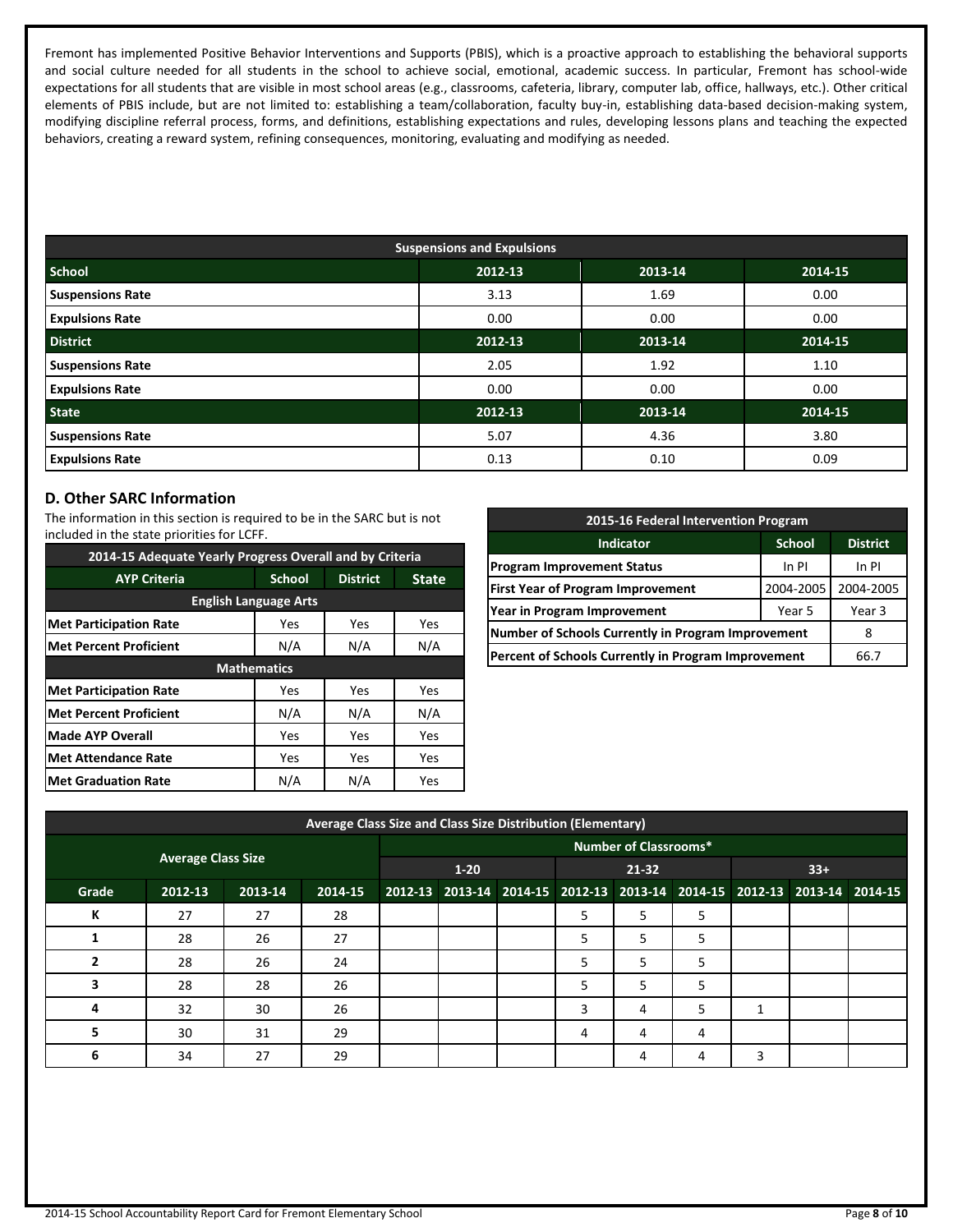| <b>Number of Full-Time Equivalent (FTE)</b>                |    |  |  |  |
|------------------------------------------------------------|----|--|--|--|
| <b>Academic Counselor</b>                                  | 0  |  |  |  |
| <b>Counselor (Social/Behavioral or Career Development)</b> | 3  |  |  |  |
| Library Media Teacher (Librarian)                          | 1  |  |  |  |
| Library Media Services Staff (Paraprofessional)            | .5 |  |  |  |
| <b>Psychologist</b>                                        | .5 |  |  |  |
| <b>Social Worker</b>                                       | O  |  |  |  |
| <b>Nurse</b>                                               |    |  |  |  |
| Speech/Language/Hearing Specialist                         | .5 |  |  |  |
| <b>Resource Specialist</b>                                 |    |  |  |  |
| Other                                                      |    |  |  |  |
| <b>Average Number of Students per Staff Member</b>         |    |  |  |  |
| <b>Academic Counselor</b>                                  |    |  |  |  |

One Full Time Equivalent (FTE) equals one staff member working full time; one FTE could also represent two staff members who each work 50 percent of full time.

| FY 2013-14 Teacher and Administrative Salaries |                                  |                                                                  |  |  |  |  |
|------------------------------------------------|----------------------------------|------------------------------------------------------------------|--|--|--|--|
| <b>Category</b>                                | <b>District</b><br><b>Amount</b> | <b>State Average for</b><br><b>Districts In Same</b><br>Category |  |  |  |  |
| <b>Beginning Teacher Salary</b>                | \$38,876                         | \$43,091                                                         |  |  |  |  |
| <b>Mid-Range Teacher Salary</b>                | \$63,212                         | \$70,247                                                         |  |  |  |  |
| <b>Highest Teacher Salary</b>                  | \$87,106                         | \$89,152                                                         |  |  |  |  |
| <b>Average Principal Salary (ES)</b>           | \$102,512                        | \$112,492                                                        |  |  |  |  |
| <b>Average Principal Salary (MS)</b>           |                                  | \$116,021                                                        |  |  |  |  |
| <b>Average Principal Salary (HS)</b>           |                                  | \$117,511                                                        |  |  |  |  |
| <b>Superintendent Salary</b>                   | \$180,000                        | \$192,072                                                        |  |  |  |  |
| <b>Percent of District Budget</b>              |                                  |                                                                  |  |  |  |  |
| <b>Teacher Salaries</b>                        | 38%                              | 41%                                                              |  |  |  |  |
| <b>Administrative Salaries</b>                 | 6%                               | 6%                                                               |  |  |  |  |

\* For detailed information on salaries, see the CDE Certificated Salaries & Benefits webpage a[t www.cde.ca.gov/ds/fd/cs/.](http://www.cde.ca.gov/ds/fd/cs/)

## **Types of Services Funded**

During the 2014-15 school year, the school funded the following priorities with monies allocated to the site:

- 2 Intervention Teachers
- 3 AmeriCorp Literacy Tutors
- Field trips
- Classroom library resources
- Materials and supplies
- Training activities for parents
- Software to support reading motivation (AR)
- Equipment (copiers, sports, etc.)

#### **Professional Development provided for Teachers**

The major areas of professional development for teachers in 2012-2013 included the following:

- Standards-based planning for instruction, learning and assessment
- **Explicit Direct Instruction**
- Bilingual Transference (for teachers facilitating Alternative Bilingual Education classes)
- Side by Side (for teachers facilitating Structured English Immersion classes)
- Lesson Design and Engagement
- Coaching Cycles (for Academic Coaches)
- Teaching to the Math standards (primary grade teachers)
- PBIS
- Consistent vocabulary training
- Ongoing training on English Language Development (ELD)

Professional development was delivered through grade level sessions during regular work days with release time for classroom teachers.

Teachers were supported during implementation by the site's Academic Coach.

| FY 2013-14 Expenditures Per Pupil and School Site Teacher Salaries |                                                 |                                 |         |          |  |  |
|--------------------------------------------------------------------|-------------------------------------------------|---------------------------------|---------|----------|--|--|
|                                                                    | <b>Expenditures Per Pupil</b>                   | Average                         |         |          |  |  |
| <b>Level</b>                                                       | <b>Total</b>                                    | <b>Teacher</b><br><b>Salary</b> |         |          |  |  |
| <b>School Site</b>                                                 | \$4,468                                         | \$803                           | \$3,665 | \$66,268 |  |  |
| <b>District</b>                                                    |                                                 |                                 | \$5,459 | \$66,202 |  |  |
| <b>State</b>                                                       |                                                 |                                 | \$5,348 | \$72,993 |  |  |
|                                                                    | <b>Percent Difference: School Site/District</b> | $-32.9$                         | 2.2     |          |  |  |
|                                                                    | Percent Difference: School Site/ State          | $-21.9$                         | $-6.4$  |          |  |  |

Cells with  $\blacklozenge$  do not require data.